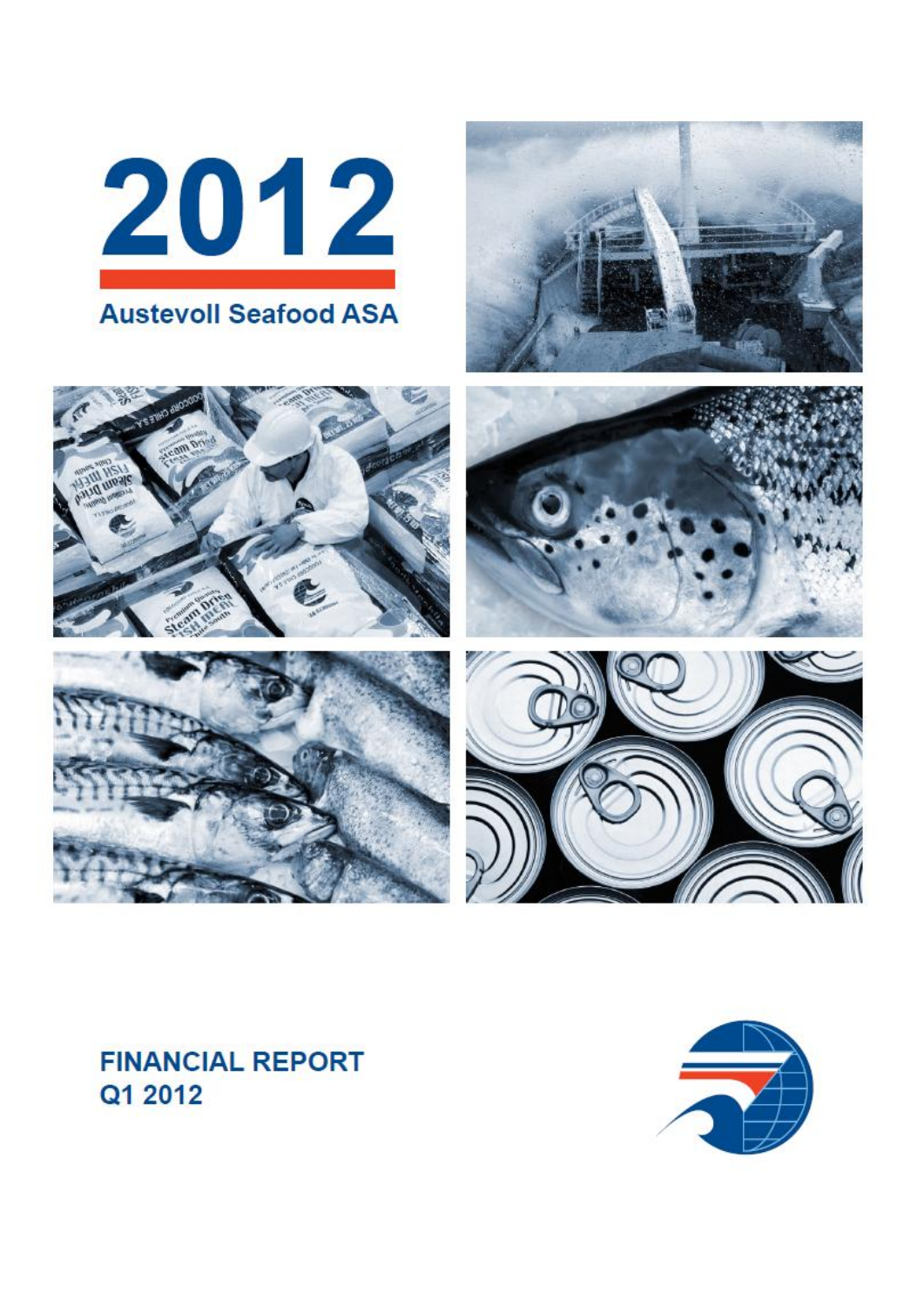

# **High volume of sales reported by all segments Positive market outlook for the Group's business segments Successful placement of bond loan of NOK 400 million**

Key figures for the Group

| All figures in NOK 1,000                        | Q1 12        | Q1 11         | 2011          |
|-------------------------------------------------|--------------|---------------|---------------|
|                                                 |              |               |               |
| Operating income                                | 2 989 018    | 2 9 5 2 3 8 9 | 12 161 571    |
| EBITDA                                          | 434 940      | 611 539       | 2 045 773     |
| <b>EBITDA %</b>                                 | 15 %         | 21 %          | 17 %          |
|                                                 |              |               |               |
| Earnings per share                              | 0,86         | 1,13          | 1,82          |
| Earnings per share excl.fair value adj biomass/ | 0,67         | 1,02          | 3,19          |
|                                                 |              |               |               |
| Total assets                                    | 19 162 479   | 18 931 430    | 18 574 485    |
| Equity                                          | 9 4 13 3 7 7 | 9 3 6 1 5 8 7 | 9 199 608     |
| Equity ratio                                    | 49 %         | 49 %          | 50 %          |
| Net interest bearing debt (NIBD)/               | 3 402 390    | 3 088 282     | 3 3 6 1 2 5 4 |

#### **Q1 2012**

Group income in Q1 2012 totalled NOK 2,989 million, an increase from NOK 2,952 million in the same period in 2011. Austevoll Fisk group was consolidated in the first quarter 2011 and turnover from this business totalled NOK 408 million. Austevoll Fisk group was merged with Norway Pelagic in the third quarter of 2011. The increase in turnover for Q1 2012, when compared with Q1 2011 and adjusted for Austevoll Fisk g

#### roup, is 17.5%.

The Group's operating profit before depreciation and value adjustment for biomass (EBITDA) for Q1 2012 was NOK 435 million compared with NOK 612 million in Q1 2011.

EBIT before value adjustment for biomass in Q1 2012 was NOK 270 million compared with NOK 486 million in Q1 2011. During the quarter,

a figure of NOK 50 million was booked as other costs and write-downs related to the closure of Lerøy Seafood Group ASA's slaughterhouse in Kristiansund.

The Group has sustained its positive rate of development and has solid finances with an equity ratio of 49%. The Group's net interest-bearing debt at the end of the first quarter 2012 was NOK 3.4 billion, compared with a corresponding figure of NOK 3.1 billion at 31 March 2011.

All business segments have reported high sales volumes in the quarter. The spot price for Atlantic salmon fell by 34.6% in the first quarter of 2012 when compared with the same period in 2011. The prices achieved for fishmeal were lower in Q1 2012 than in Q1 2011.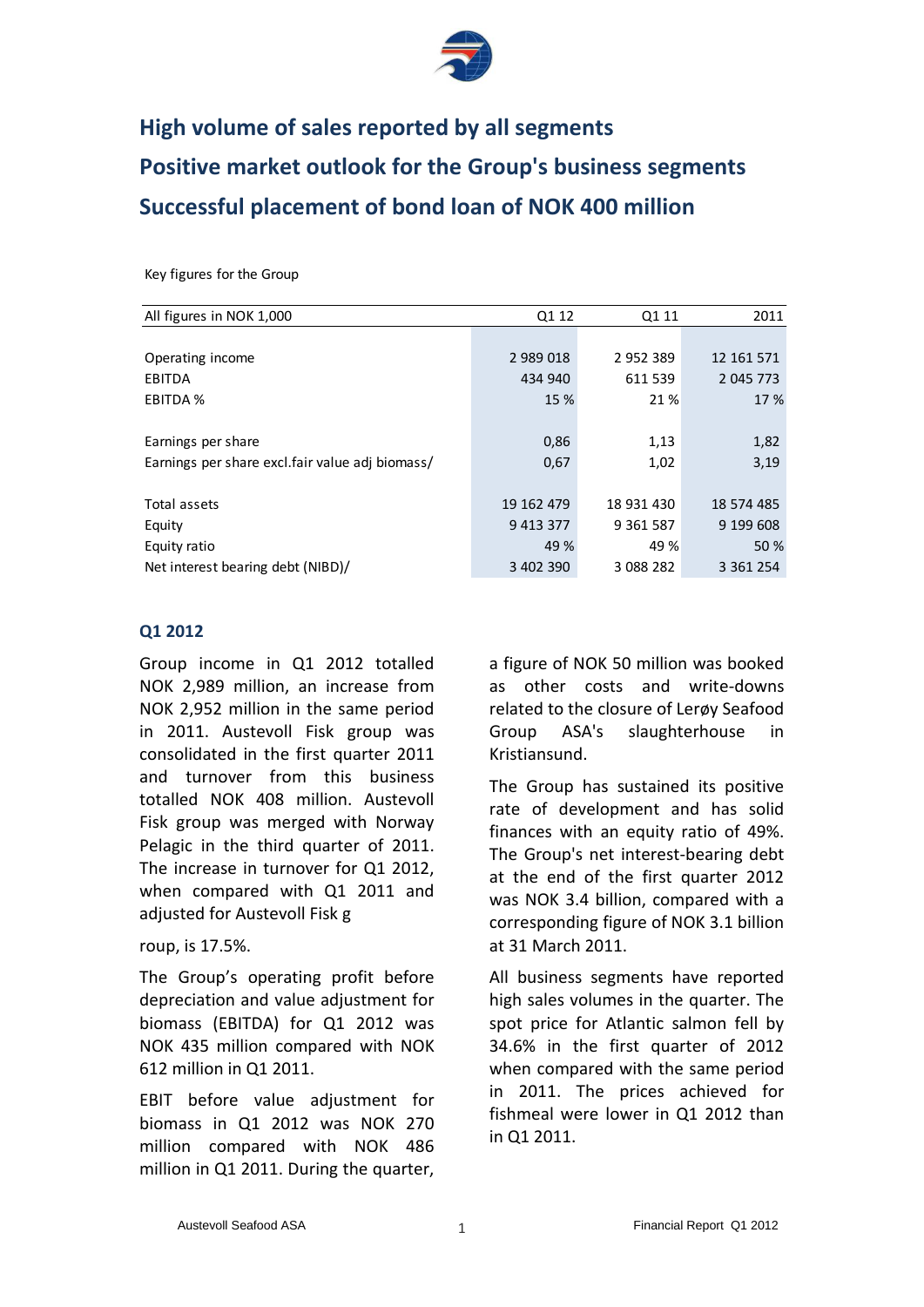

In January, Austevoll Seafood ASA carried out a successful placement of a senior, unsecured bond loan of NOK 400 million with a duration of 5 years at the following terms: 3 month NIBOR + 4.00 %.

Lerøy Seafood Group ASA completed the acquisition of 50.1% of the shares in Rode Beheer B.V. (RB) during the quarter. RB has been consolidated with effect from and including the month of March. Welcon Invest AS completed the acquisition of 50% of Hordafor AS (HF) during the first quarter. HF has been consolidated according to the proportionate consolidation method with effect from and including February.

## **Financial information Q1 2012**

The Group reported operating income of NOK 2,989 million for the quarter (Q1 2011: NOK 2,952 million).

Austevoll Fisk group was consolidated during Q1 2011 and turnover for this company in Q1 2011 was NOK 408 million. Austevoll Fisk group was merged with Norway Pelagic with effect from the third quarter of 2011.

The increase in turnover for Q1 2012, when compared with Q1 2011 and adjusted for Austevoll Fisk group, is 17.5%.

The increase in turnover is attributed to a higher sales volume for the quarter, reported by all the Group's business segments. However, prices achieved for Atlantic salmon, trout and fishmeal were lower during the quarter when compared with the same period in 2011. The industry spot price for whole superior salmon fell by 34.6% when compared with the first quarter of 2011.

EBITDA before value adjustment for biomass in Q1 2012 was NOK 435 million (Q1 2011: NOK 612 million). This decline is attributed to the fall in the price of Atlantic salmon and trout which emerged during the second half of 2011. The business segments involved in pelagic fisheries reported an increase in EBITDA for the quarter when compared with the same period in 2011.

EBIT before value adjustment for biomass in Q1 2012 was NOK 270 million (Q1 2011: NOK 486 million). During the quarter, a figure of NOK 50 million was booked as other costs and write-downs related to the closure of Lerøy Seafood Group's slaughterhouse in Kristiansund. The first quarter saw a positive IFRS biomass adjustment of NOK 89 million. The corresponding IFRS biomass adjustment for Q1 2011 was positive at NOK 50 million. EBIT after value adjustment for biomass in Q1 2012 was NOK 359 million (Q1 2011: NOK 536 million).

Income from associated companies in Q1 2012 totalled NOK 9 million (Q1 2011: NOK 37 million). The decline in profit from associated companies in the first quarter, when compared with the same period in 2011, is due to the lower prices achieved for Atlantic salmon and trout for the associated companies within this segment. The largest associated companies are Norskott Havbruk AS (owner of the Scotland-based fish farming company Scottish Sea Farms Ltd.), Norway Pelagic ASA and Brødrene Birkeland AS.

The Group's net interest expenses in Q1 2012 totalled NOK 53 million (Q1 2011: NOK 47 million).

The profit before tax and biomass adjustment for Q1 2012 is NOK 227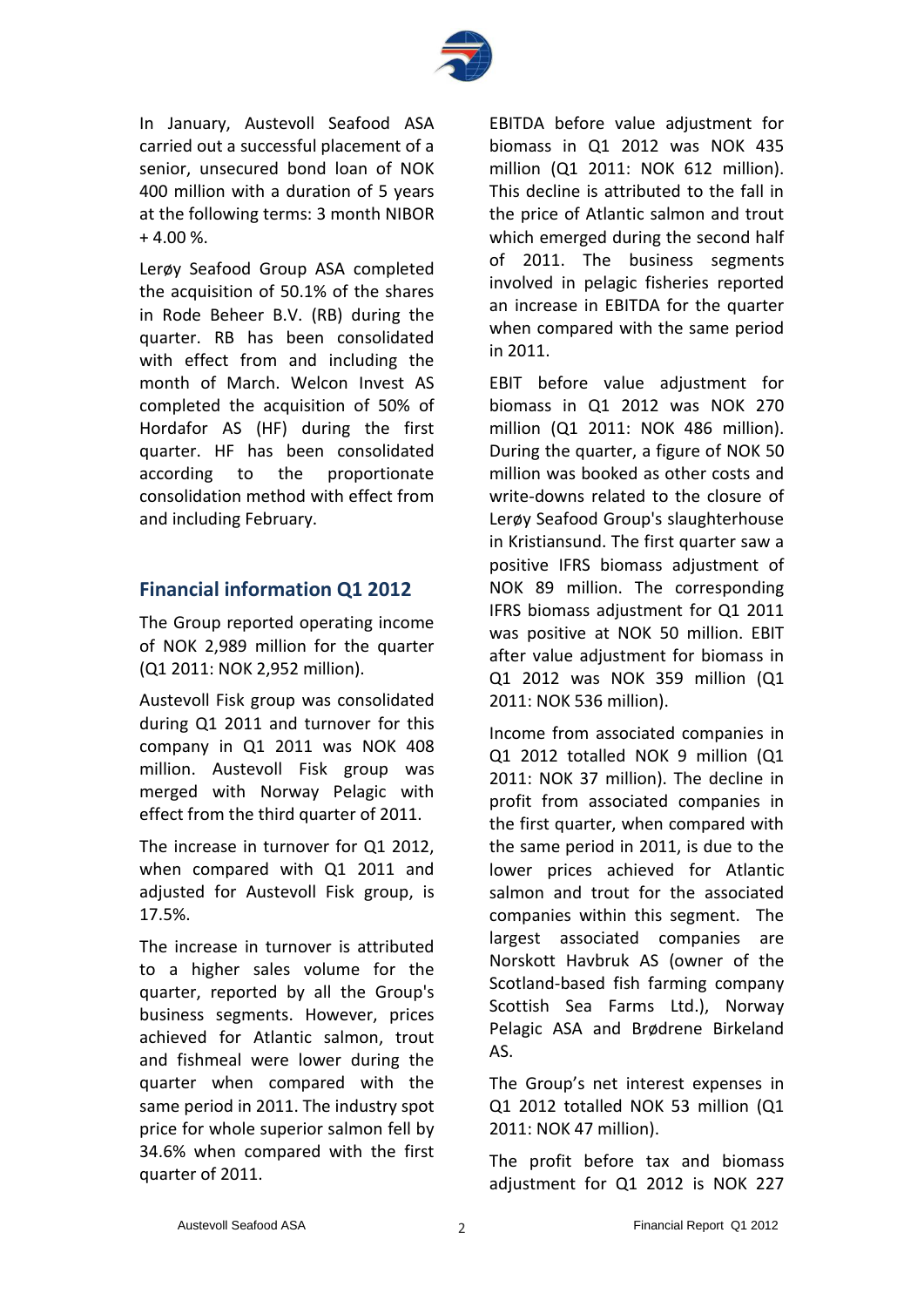

million, compared with a profit before tax and biomass adjustment in Q1 2011 of NOK 472 million.

The profit before tax for the quarter totalled NOK 316 million (Q1 2011: NOK 521 million).

#### **Business segments**

#### **Fishmeal and fish oil**

Operating income in Q1 2012 totalled NOK 594 million (NOK 318 million in Q1 2011) and EBITDA amounted to NOK 174 million (NOK 65 million in Q1 2011).

The increase in turnover and EBITDA is attributed to the increased sales volume in Q1 2012 when compared with the same period in 2011. A total of 76,000 tons of fishmeal and oil were sold in Q1, compared with approx. 35,000 tons in the same quarter of 2011.



Price trends for fish oil have been higher in Q1 2012 than the same quarter of 2011. The prices for fishmeal in Q1 2012, however, have been lower than for the same quarter in 2011.

One of the main reasons behind the higher volume of sales in the first quarter, compared with the same period last year, is the significantly higher inventory for the business in Peru at the start of 2012, when compared with the start of 2011.

As is normal, the first quarter is one of the peak seasons for production of fishmeal and oil in Europe. However, the first quarter in South America is a low season for production.

The first fishing season in Peru started on 2 May 2012 and lasts until 31 July 2012. The total national quota for anchoveta is 2.7 million tons, a reduction from the first season in 2011 when the total quota was 3.7 million tons.

#### **Consumer products**

Operating income in Q1 2012 totalled NOK 249 million (NOK 182 million in Q1 2011) and EBITDA amounted to NOK 55 million (NOK 25 million in Q1 2011).



The increase in turnover and EBITDA is mainly due to the increase in sales volume for frozen products, principally from the businesses in Chile. The total volume sold for consumption is distributed as follows; approx. 10,000 tons of frozen products (Chile and Peru) compared with 5,000 tons in the same period last year. Approx. 862,000 boxes of canned products were sold, compared with approx. 838,000 boxes for the same period in 2011 (Chile and Peru).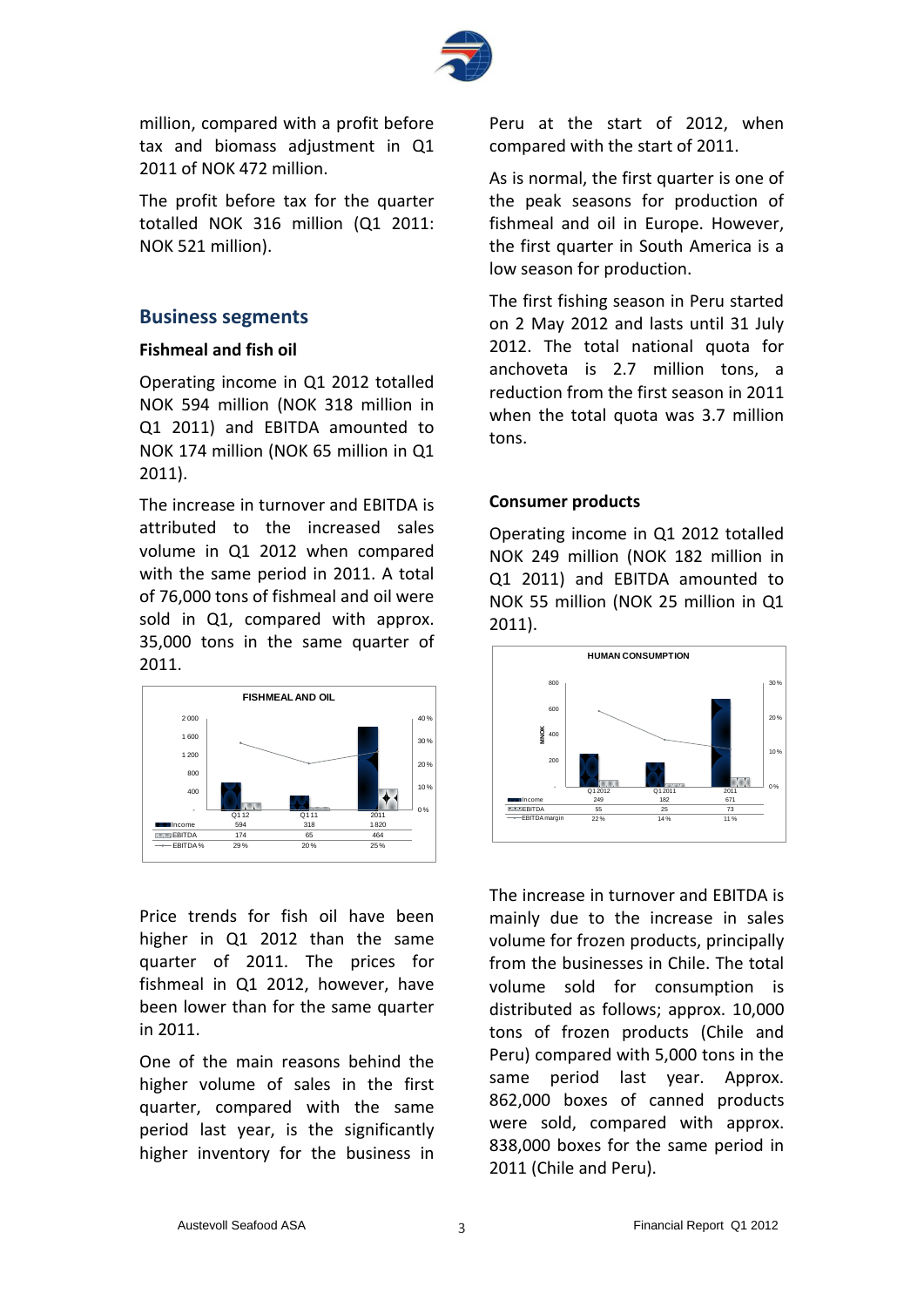

Realised prices for canned and frozen products have been similar to those reported for the same quarter last year.

The national quota for horse mackerel in Chile was stipulated at 250,000 tons, a reduction from 2011 when the quota totalled 315,000 tons. Fishing for horse mackerel in Chile has been productive during the first quarter, and the Group's businesses have fished approximately 76% of their horse mackerel quota for 2012. The company continues to follow its strategy to allocate the highest possible volume of raw materials to consumption, with an emphasis on frozen products.

Catches of horse mackerel in Peru in Q1 2012 totalled approx. 15,000 tons, compared with approx. 24,000 tons in the same quarter of 2011. This year, horse mackerel fishing has been regulated with a total quota for each quarter, and fishing is prohibited once the total national quota has been reached for the individual period.

## **Production, sale and distribution of Atlantic salmon and salmon trout**

This business segment comprises Lerøy Seafood Group ASA. In Q1 2012, the segment reported operating income of NOK 2,164 million (Q1 2011: NOK 2,225 million) and EBITDA before value adjustment for biomass of NOK 209 million (Q1 2011: NOK 510 million).



The decline in EBITDA is attributed to significantly lower prices achieved for the business segment's products. In addition, costs have accrued related to the closure of Lerøy Hydrotech's slaughterhouse in Kristiansund. The business segment has reported excellent growth in the quarter, resulting in a record high slaughter volume for the season. The segment reported harvests of 36,300 tons gutted weight of salmon and trout in Q1 2012 compared with 27,900 tons in the same quarter last year.

There is a high rate of demand for the business segment's products and a positive price increase for products when compared with Q4 2011. The business segment has a strong position within the major global fish markets.

#### **Pelagic Northern Atlantic**

The Pelagic Northern Atlantic segment comprises the companies within the Austevoll Fisk Group. Austevoll Fisk AS was merged with Norway Pelagic AS on 1 July 2011 and is subsequently included in the figures for Norway Pelagic ASA. Norway Pelagic ASA is reported as an associated company in the consolidated accounts for Austevoll Seafood ASA.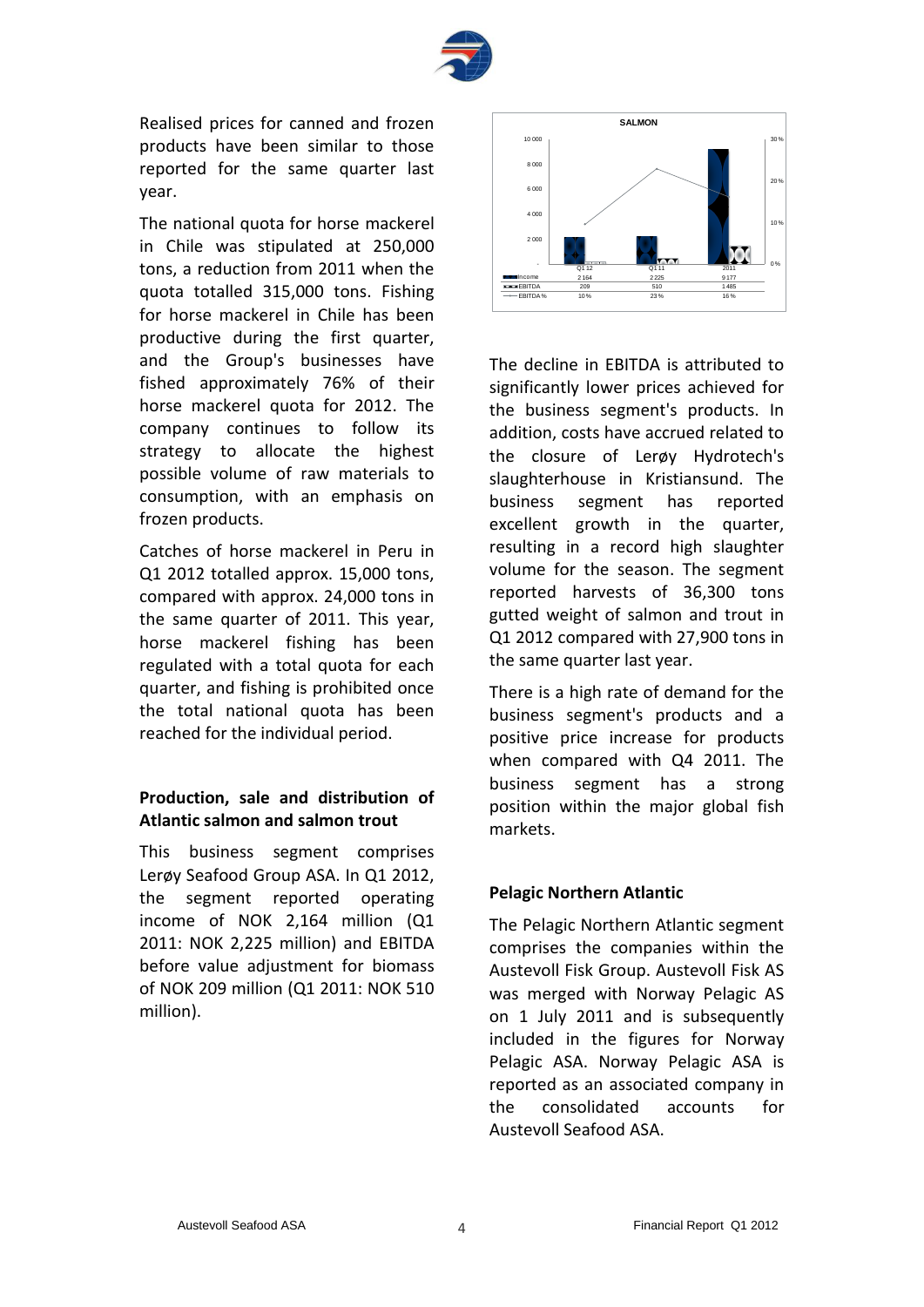

The segment reported operating income of NOK 408 million and EBITDA of NOK 17 million in Q1 2011.

## **Cash flow**

Cash flow from operating activities for Q1 2012 was NOK 325 million (NOK 271 million in Q1 2011). Tax payments in Q1 2012 totalled NOK 175 million, while the corresponding figure for Q1 2011 was NOK 72 million. Cash flow from investing activities for Q1 2012 was NOK -307 million (NOK -149 million in Q1 2011). Of this figure, a total NOK 172 million represents the investment in shares in Rode Beheer B.V. and Hordafor AS. Cash flow from financing activities for Q1 2012 was NOK 273 million (NOK -429 million in Q1 2011). In January 2012, AUSS placed a senior, unsecured bond loan of NOK 400 million with a duration of 5 years. With the exception of this figure, cash flow from financing in Q1 2012 comprises ordinary instalments, changes in short-term credit and downpayment of a bond loan of NOK 300 million. The Group's net change in cash in Q1 2012 was NOK 290 million (NOK -307 million in Q1 2011). The Group's cash and cash equivalents at the end of March totalled NOK 2,666 million compared with NOK 2,493 million at the end of March 2011.

## **Balance sheet as of 31 March 2012**

At the end of March 2012, the Group had a balance sheet total of NOK 19,162 million compared with NOK 18,931 million at the end of March 2011.

The Group is financially sound with book equity at end of March 2012 of NOK 9,413 million, which corresponds to an equity ratio of 49%. At end March 2011, the book equity for the Group was NOK 9,362 million, or an equity ratio of 49%.

Net interest-bearing debt amounted to NOK 3,402 million at the end of March 2012 compared with NOK 3,088 million at 31 March 2011. The Group's cash and cash equivalents at the end of March 2012 totalled NOK 2,666 million compared with NOK 2,493 million at the end of March 2011. The Group's cash and cash equivalents do not include unused lines of credit.

## **Risk factors and uncertainty factors**

The Group's risk exposure is described in the consolidated annual report for 2011. Group activities are mainly global and will always be more or less impacted by developments in the global economy. Based on the unrest in the financial markets (the global economy) in the past few years, the general consensus is that the uncertainty in the macro-economic picture is still greater than what could be considered as normal. Although this situation may have an impact on the real economy for the majority of markets, we believe that AUSS' core business is founded on long-term sustainable values within interesting seafood industries.

The Group is exposed to risk related to the value of investments in subsidiaries and associated companies. This applies to changes in prices for raw materials and finished products, to the extent these changes result in changes to the company's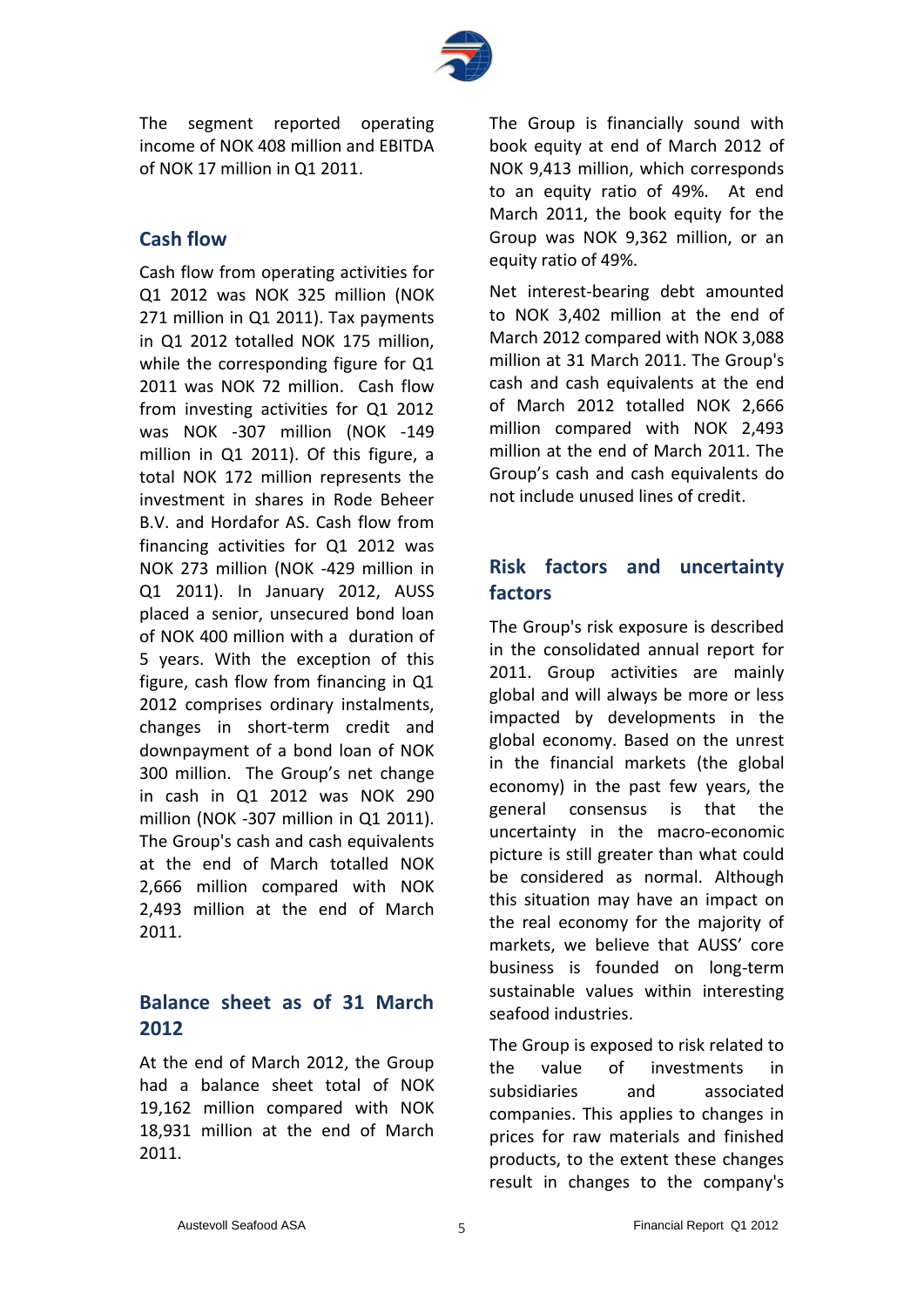

competitive situation and earnings potential over time. Operating conditions, including marine biomass, fishing conditions and price developments for the Group's input factors, are also central parameters which have an impact on Group risk.

Changes in fishing patterns and quota regulations result in fluctuating catch volumes from quarter to quarter and from year to year, and subsequently in the utilisation of the company's production facilities. The seasonal fluctuations in catch volumes create similar fluctuations in the interim key figures.

The main share of the Group's debt has a floating interest rate.

The Group is exposed to fluctuations in foreign exchange rates, particularly for the EURO, USD, Chilean Peso and Peruvian Soles. Measures to reduce this risk include forward contracts and multi-currency overdraft facilities. Furthermore, parts of the long-term debt are adapted in relation to earnings in the same currency.

## **Shareholders**

As of 31 March 2012, the company had 4,654 shareholders against a comparative figure of 4,357 shareholders at the end of March 2011. The share price was NOK 21.80 at the end of March 2012 compared with NOK 43.00 at 31 March 2011.

The Annual General Meeting for 2012 will be held on 24 May 2012, and the Board of Directors has recommended a dividend payment of NOK 1.00 per share in 2012. The shares will be quoted ex-dividend on 25 May 2012, and dividend payment will take place on 7 June 2012.

### **Market and outlook**

#### **Fishmeal and fish oil**

Fishmeal prices have been on the increase since the start of the year, and the prices are now in the range of USD 1,520 per ton for SuperPrime (FOB Peru) and USD 1,420 for Standard 65% (FOB Peru). The fish oil prices have also been on the increase in the first quarter, with a positive market outlook.

#### **Consumption**

The Board of Directors expects to see high demand for the Group's consumer products in the future. In South America, demand both from the domestic market and for export is expected to be high, with good prices remaining stable in the future.

#### **Production, sale and distribution of salmon and trout**

A higher rate of growth in global supply is expected in the year to come. Despite this, the development in demand is good and lower prices provide grounds for an optimistic outlook as regards sustained positive developments in demand. The abovementioned factors, combined with expectations of improved productivity for the segment, including improvements to biology, allow for a positive attitude towards developments.

#### **The Group**

The development of long-lasting values requires patience and the ability to think in the long term. The Group is financially sold and can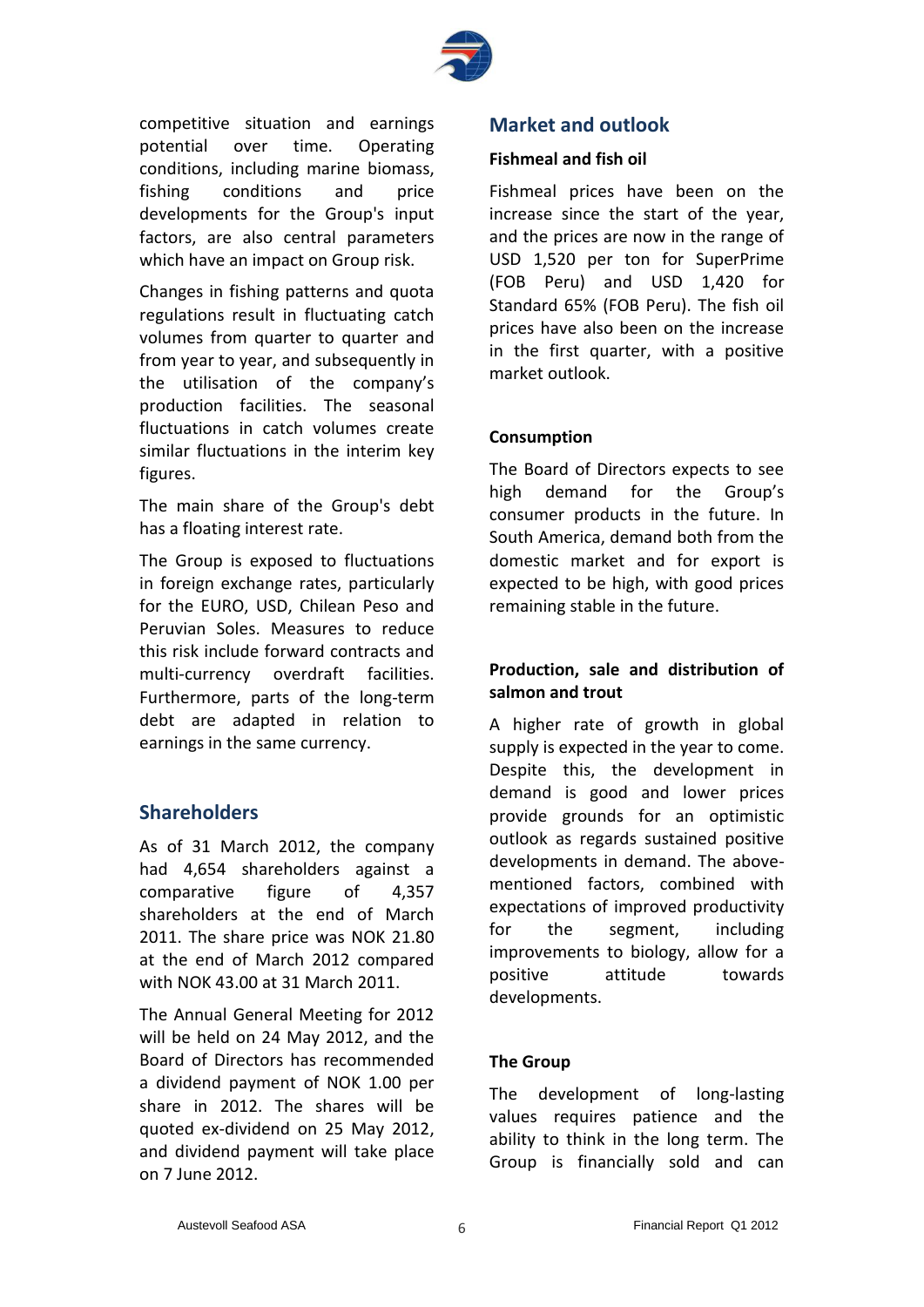

report a good development, with a current strong position on a number of seafood markets worldwide. In time, the Group aims to grow and further develop within its current business segments.

Bearing in mind the prevailing market conditions, the Board of Directors is in principle satisfied with the Group's results for Q1 2012.

The strong position held by the Group within the global seafood business provides grounds for a positive outlook for the Group's future development.

Storebø, 14 May 2012 The Board of Directors of Austevoll Seafood ASA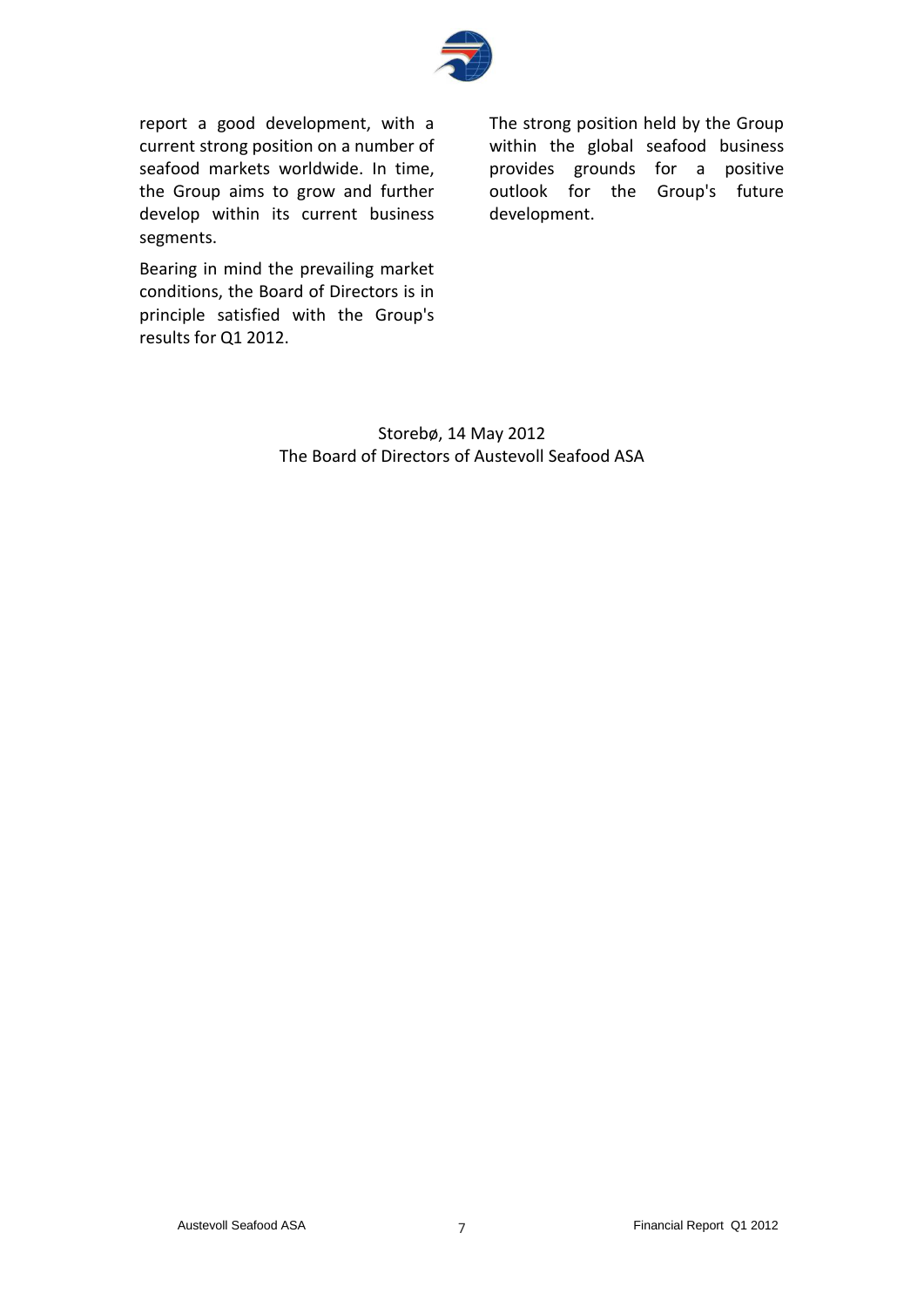

## **INTERIM REPORT Q1**

## Income Statement (unaudited)

| All figures in NOK 1.000                             | Q1 12    | Q1 11     | (audited)<br>2011 |
|------------------------------------------------------|----------|-----------|-------------------|
|                                                      |          |           |                   |
| <b>Operating income</b>                              | 2989018  | 2952389   | 12 161 571        |
| Raw material and consumables used                    | 1869235  | 1693403   | 7440817           |
| Salaries and personnel expenses                      | 379744   | 349 559   | 1456731           |
| Other operating expenses                             | 305 099  | 297888    | 1 2 1 8 2 5 0     |
| <b>Operating profit before depreciation (EBITDA)</b> | 434 940  | 611 539   | 2 045 773         |
| Depreciation and amortisation                        | 131910   | 125 281   | 507 749           |
| Impairment                                           | 33 000   |           | 4590              |
| EBIT before fair value biomass adjustment            | 270 030  | 486 258   | 1533434           |
| Fair value adjustment biomass                        | 88 895   | 49 5 9 6  | $-615767$         |
| <b>Operating profit</b>                              | 358 925  | 535 854   | 917 667           |
| Income from associated companies                     | 8786     | 37 230    | 45 793            |
| Net interest expenses                                | $-52608$ | $-47360$  | $-183829$         |
| Net other financial items (incl. agio/disagio)       | 560      | $-4401$   | $-7194$           |
| Profit before tax                                    | 315 663  | 521323    | 772437            |
| Income tax expenses                                  | $-87231$ | $-138642$ | $-245773$         |
| Net profit                                           | 228 432  | 382 681   | 526 664           |
|                                                      |          |           |                   |
| Profit to minority interests                         | 53 302   | 153 665   | 157 279           |
| Profit attribut.to equity holder of parent           | 175 130  | 229 016   | 369 385           |
| Earnings per share                                   | 0,86     | 1,13      | 1,82              |
| Diluted earnings per share                           | 0,86     | 1,13      | 1,82              |
| Earnings per share excl.fair value adj biomass       | 0,67     | 1,02      | 3,19              |

#### **Statement of Comprehensive income (unaudited)**

| <u>atatement or administration te madrid (andalitea)</u> |           |           |           |  |
|----------------------------------------------------------|-----------|-----------|-----------|--|
|                                                          |           |           | (audited) |  |
| All figures in NOK 1.000                                 | Q1 12     | Q1 11     | 2011      |  |
| Net earnings in the period                               | 228 432   | 382 681   | 526 664   |  |
|                                                          |           |           |           |  |
| Other comprehensive income                               |           |           |           |  |
| Currency translation differences                         | $-130493$ | $-147129$ | 143 989   |  |
| Other gains and losses in comprehensive income           | -         |           | 3 5 6 4   |  |
| Total other comprehensive income                         | -130 493  | $-147129$ | 147 553   |  |
| Comprehensive income in the period                       | 97 939    | 235 552   | 674 217   |  |
| Allocated to:                                            |           |           |           |  |
| Minority interests                                       | 45 313    | 143 948   | 167 294   |  |
| Majority interests                                       | 52 626    | 91 604    | 506 923   |  |
|                                                          |           |           |           |  |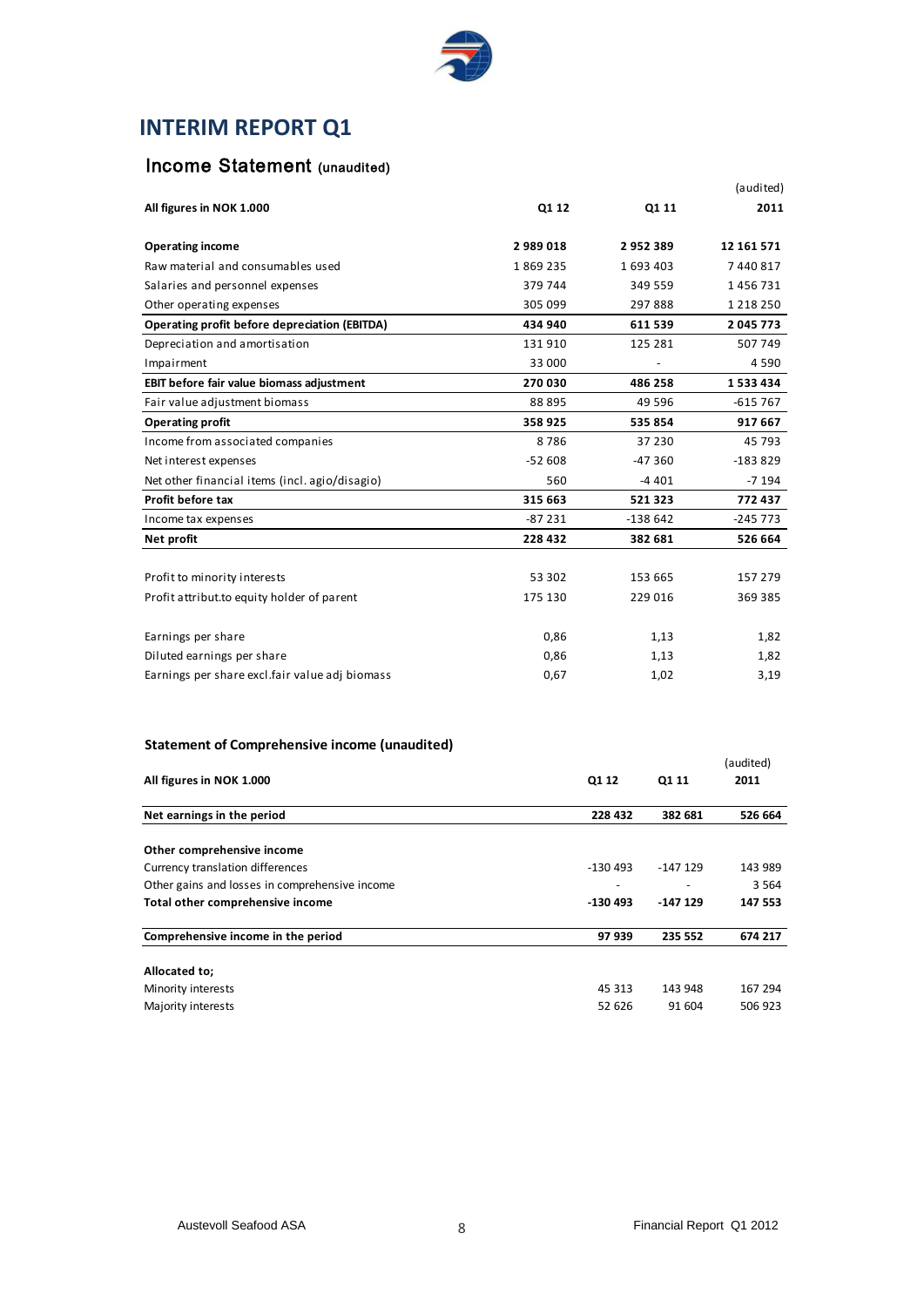

#### **Statement of Financial Position (unaudited)**

|                                      |               |               | (audited)  |
|--------------------------------------|---------------|---------------|------------|
| All figures in NOK 1.000             | 31.03.2012    | 31.03.2011    | 31.12.2011 |
| <b>Assets</b>                        |               |               |            |
| Intangible assets                    | 6 146 135     | 5 970 496     | 6 082 817  |
| Vessels                              | 506 493       | 519 314       | 541 244    |
| Property, plant and equipment        | 3 487 908     | 3 260 765     | 3 439 027  |
| Investments in associated companies  | 1 166 002     | 991 104       | 1 157 431  |
| Investments in other shares          | 50 550        | 39 878        | 49 143     |
| Other long-term receivables          | 44 011        | 72 273        | 45 699     |
| <b>Total non-current assets</b>      | 11 401 099    | 10 853 830    | 11 315 361 |
| Inventories                          | 3 223 610     | 3761888       | 3 284 724  |
| Accounts receivable                  | 1416789       | 1 308 436     | 1 189 131  |
| Other current receivables            | 455 195       | 514 198       | 402 331    |
| Cash and cash equivalents            | 2 665 786     | 2 493 078     | 2 382 938  |
| <b>Total current assets</b>          | 7761380       | 8 077 600     | 7 259 124  |
| <b>Total assets</b>                  | 19 162 479    | 18 931 430    | 18 574 485 |
|                                      |               |               |            |
| <b>Equity and liabilities</b>        |               |               |            |
| Share capital                        | 101 359       | 101 359       | 101 359    |
| Share premium fund                   | 3 713 549     | 3 713 549     | 3 713 549  |
| Retained earnings and other reserves | 2 9 2 6 7 4 8 | 2 776 812     | 2 870 840  |
| Non-controlling interests            | 2 671 721     | 2 769 867     | 2 513 860  |
| <b>Total equity</b>                  | 9 413 377     | 9 3 6 1 5 8 7 | 9 199 608  |
| Deferred tax liabilities             | 1895825       | 1968 593      | 1813520    |
| Pensions and other obligations       | 16 259        | 21 061        | 22 246     |
| Borrowings                           | 4790872       | 3 994 863     | 4 286 303  |
| Other long-term liabilities          | 27 473        | 29 5 27       | 31 314     |
| Total non-current liabilities        | 6730429       | 6014044       | 6 153 383  |
| Short term borrowings                | 626 440       | 1 005 848     | 901 651    |
| Overdraft facilities                 | 640 074       | 584 933       | 524 924    |
| Account payable                      | 911 943       | 889 182       | 843 279    |
| Other current liabilities            | 840 216       | 1075836       | 951 640    |
| <b>Total current liabilities</b>     | 3 018 673     | 3 555 799     | 3 221 494  |
| <b>Total liabilities</b>             | 9 749 102     | 9 569 843     | 9 374 877  |
| <b>Total equity and liabilities</b>  | 19 162 479    | 18 931 430    | 18 574 485 |

#### **Statement of changes in equity (unaudited)**

| All figures in NOK 1.000                       | 31.03.2012 | 31.03.2011                   | 2011      |  |
|------------------------------------------------|------------|------------------------------|-----------|--|
| <b>Equity period start</b>                     | 9 199 608  | 9 110 860                    | 9 110 860 |  |
| Comprehensive income in the period             | 97 939     | 235 552                      | 674 217   |  |
| <b>Dividends</b>                               |            | $\qquad \qquad \blacksquare$ | -530 018  |  |
| Business combinations/acquisition              | 111 227    | 12 137                       | $-27062$  |  |
| Effect option programme                        | 3 5 3 0    | 606                          | $-12109$  |  |
| Acquisitions of minorities/sales to minorities |            |                              |           |  |
| Other                                          | 1 1 3 3    | 2 4 3 2                      | $-16280$  |  |
| Total changes in equity in the period          | 213 829    | 250 727                      | 88748     |  |
| Equity at period end                           | 9 413 437  | 9 3 6 1 5 8 7                | 9 199 608 |  |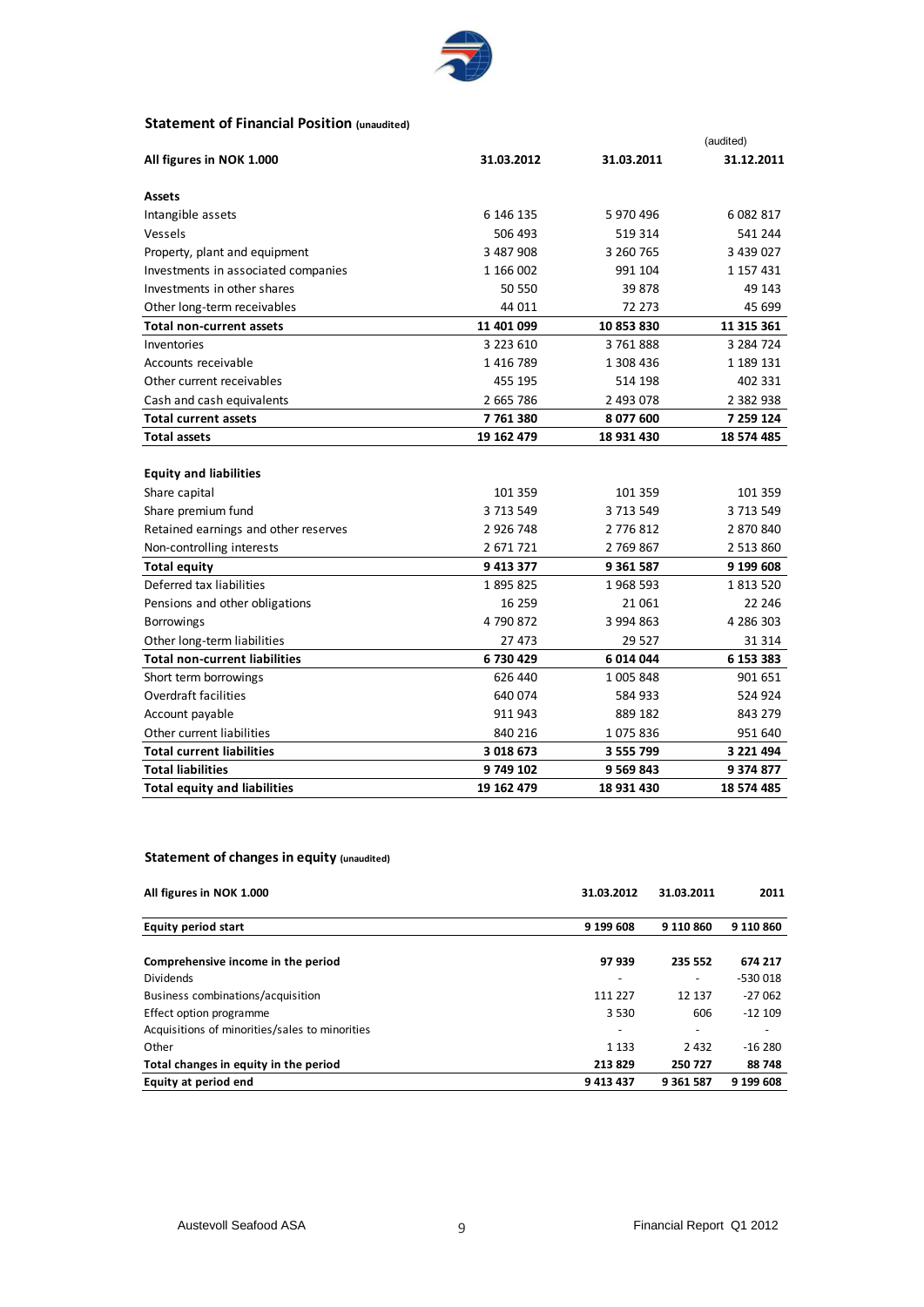

#### **Cash flow statement (unaudited)**

| All figures in NOK 1.000                              | Q1 2012    |           | Q1 2011 2011 (audited) |
|-------------------------------------------------------|------------|-----------|------------------------|
|                                                       |            |           |                        |
| Cash flow from operating activities                   |            |           |                        |
| Profit before income taxes                            | 315 663    | 521 324   | 772 436                |
| Fair value adjustment of biological assets            | $-88895$   | $-49596$  | 615 767                |
| Taxes paid in the period                              | $-175$ 105 | $-72424$  | -489 600               |
| Depreciation and amortisation                         | 131 910    | 125 281   | 507 749                |
| Impairments                                           | 33 000     |           | 4 5 9 0                |
| Associated companies - net                            | $-8786$    | $-37230$  | -45 793                |
| Interest expense                                      | 73 187     | 64 748    | 278 022                |
| Interest income                                       | $-20579$   | $-17388$  | $-94$ 193              |
| Change in inventories                                 | 204 485    | -242 970  | $-573816$              |
| Change in receivables                                 | $-147153$  | 4 092     | 12 240                 |
| Change in payables                                    | 39 848     | 33 645    | 53 411                 |
| Other operating cash flow incl currency exchange      | $-33022$   | $-58268$  | $-9159$                |
| Net cash flow from operating activities               | 324 553    | 271 214   | 1031654                |
|                                                       |            |           |                        |
| Cash flow from investing activities                   |            |           |                        |
| Purchase of intangible and fixed assets               | $-154889$  | -145 015  | -736 268               |
| Purchase of shares and equity investments             | $-172$ 146 | $-16918$  | $-125853$              |
| Proceeds from sale of fixed assets/equity investments | 4 138      | 15 4 31   | 25 3 21                |
| Dividend received                                     |            |           | 65 4 54                |
| Interest income                                       | 20579      |           |                        |
| Other investing activities - net                      | -5 129     | $-2589$   | $-2085$                |
| Net cash flow from investing activities               | -307 447   | $-149091$ | $-773431$              |
| Cash flow from financing activities                   |            |           |                        |
| Proceeds from new long term debt                      | 617 577    | 1 1 5 7   | 1 067 139              |
| Repayment of long term debt                           | $-383931$  | $-625985$ | $-1414588$             |
| Change in short term debt                             | 120 015    | 231 595   | 393 878                |
| Interest paid                                         | $-81049$   | $-35666$  | -180 391               |
| Dividends paid                                        |            |           | -546 647               |
| Other finance cash flow - net                         |            |           | $-8124$                |
| Net cash flow from financing activities               | 272 612    | -428 899  | -688 733               |
|                                                       |            |           |                        |
| Net change in cash and cash equivalents               | 289 718    | -306 776  | -430 510               |
| Cash, and cash equivalents at start of period         | 2 382 938  | 2 810 554 | 2 810 554              |
| Exchange gains/losses (-)                             | $-6870$    | $-10700$  | 2 8 9 4                |
|                                                       |            |           |                        |
| Cash and cash equivalents at period end               | 2 665 786  | 2 493 078 | 2 3 8 2 9 3 8          |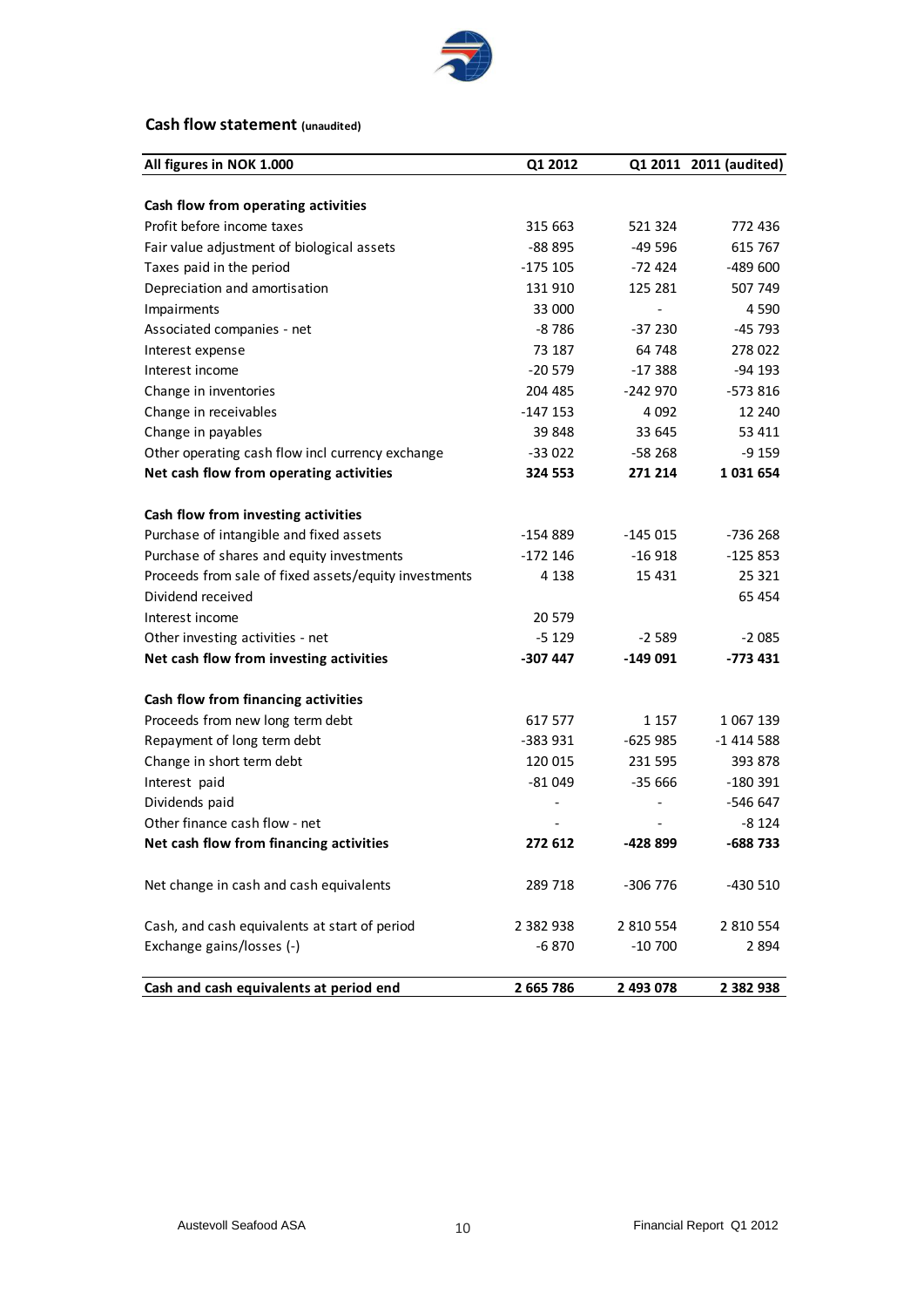

## **Selected notes to the accounts**

## **Note 1 Accounting policies**

This interim report has been prepared in accordance with the International Financial Reporting Standards (IFRS) and the related standard for interim financial reporting (IAS 34). The interim report, including historical comparative figures, is based on current IFRS standards and interpretations. Changes in the standards and interpretations may result in changes to the result. The quarterly report has been prepared in accordance with the same policies applied to the most recent annual report, but does not contain all the information and notes required for an annual report.

This report must therefore be read in the context of the most recent annual report from the company (2011).

## **Note 2 Related party transactions**

There were related party transactions in Q1 2012. Related party transactions take place on market terms.

## **Note 3 Biological assets**

LSG recognises and estimates biological assets (fish in sea) at fair value. When calculating fair value, the prices are adjusted according to quality differences (superior, ordinary and production) and logistic costs. The volume is adjusted to account for loss during gutting. The fair value of fish in the sea with an average weight of less than 4 kg is adjusted to the stage reached by the fish in its growth cycle. The value will not be adjusted to lower than historical cost, unless the Group expects to generate a loss from future sales.

|                                  | Q4 2010 | 01 2011 | Q2 2011  | Q3 2011  | Q4 2011 | Q1 2012 |
|----------------------------------|---------|---------|----------|----------|---------|---------|
| Total fish in sea (LWT)          | 93 867  | 84 082  | 79 408   | 96 280   | 100 573 | 90 556  |
| Fish > 4 kg (LWT)                | 24 621  | 39 238  | 16 312   | 35 118   | 34 143  | 30 729  |
| <b>Adjustment inventory</b>      | 669 196 | 719 005 | 170818   | 28 861   | 52 455  | 141 351 |
| <b>P&amp;L</b> effect adjustment | 126 707 | 49 596  | -544 122 | -143 098 | 21857   | 88 895  |

Recognised value adjustment for biomass includes a change in unrealised gain/loss related to financial sales and purchase contracts (derivatives) for fish with Fish Pool. The Fish Pool contracts are reported as financial instruments on the balance sheet, where the unrealised gain is classified as other short-term receivables and unrealised loss classified as other short-term debt.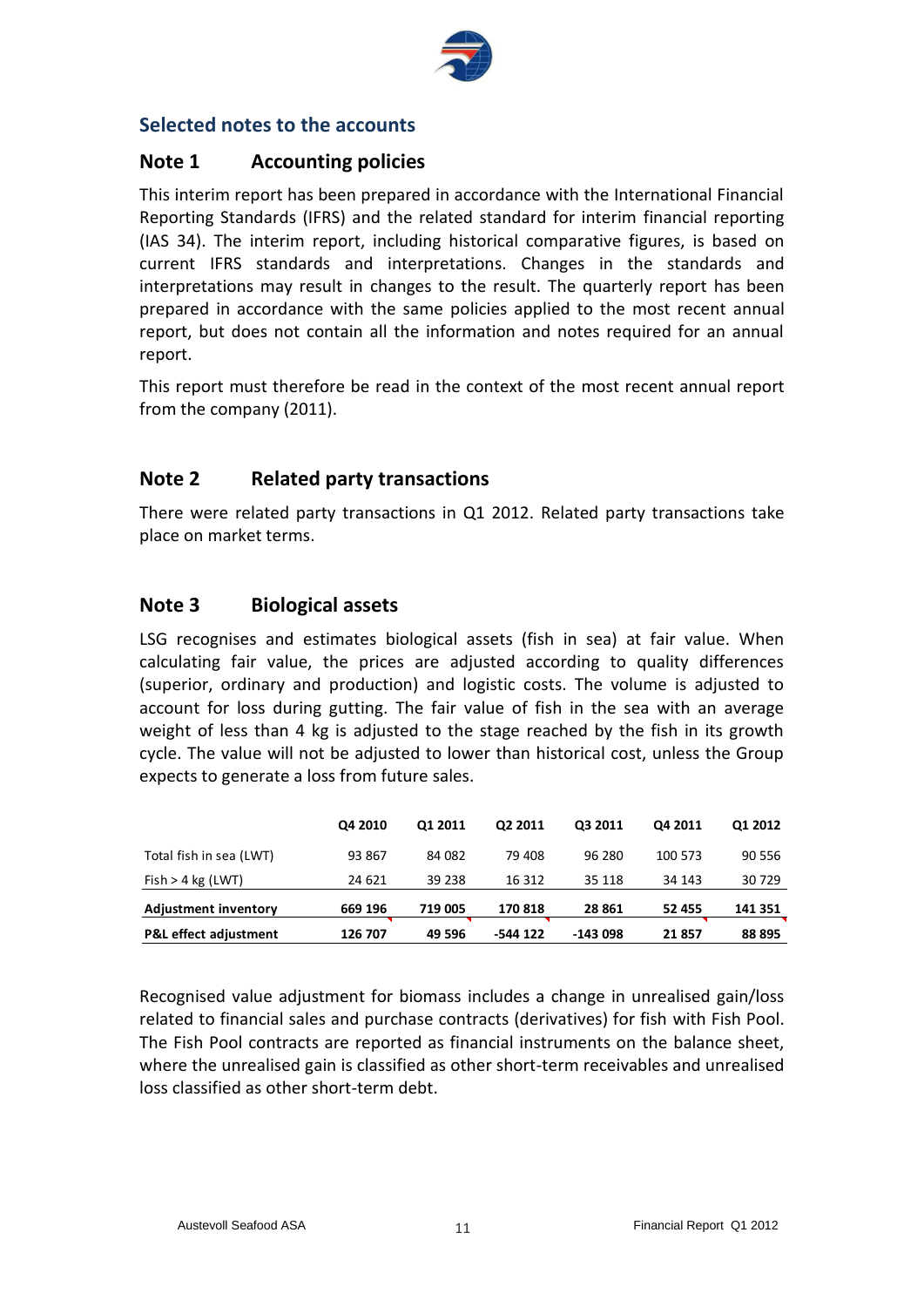

## **Note 4 Segments**

| (all figures in NOK 1.000)                    |           |               | (audited)  |
|-----------------------------------------------|-----------|---------------|------------|
|                                               | Q1 2012   | Q1 2011       | 2011       |
| <b>Fishmeal and oil</b>                       |           |               |            |
| Operating revenue                             | 593 802   | 318 455       | 1 819 993  |
| <b>EBITDA</b>                                 | 173 918   | 64 608        | 464 077    |
| <b>EBITDA %</b>                               | 29 %      | 20 %          | 25 %       |
| EBIT before fair value adj.biomass            | 135 102   | 29 129        | 326 524    |
| Volumes sold fishmeal (tons)*                 | 55 779    | 24 464        | 179 244    |
| Volumes sold fishoil (tons)*                  | 16 672    | 10 582        | 47 205     |
| Volumes sold proteinconsentrat and oil*       | 3606      |               |            |
| <b>Human Consumption</b>                      |           |               |            |
| Operating revenue                             | 248 948   | 182 200       | 671 042    |
| <b>EBITDA</b>                                 | 54 670    | 24 843        | 73 068     |
| <b>EBITDA %</b>                               | 22 %      | 14 %          | 11 %       |
| EBIT before fair value adj.biomass            | 37 071    | 6 743         | $-8302$    |
| <b>Canning (cases)</b>                        | 861 858   | 838 244       | 3 018 208  |
| Frozen fish (tons)                            | 10 267    | 4926          | 17 847     |
| Pelagic North Atlantic **                     |           |               |            |
| Operating revenue                             |           | 408 028       | 798 545    |
| <b>EBITDA</b>                                 |           | 17 154        | 32 458     |
| <b>EBITDA %</b>                               |           | 4 %           | 4 %        |
| EBIT before fair value adj.biomass            |           | 11 562        | 20 367     |
| Production, sales & distribution salmon/trout |           |               |            |
| Operating revenue                             | 2 163 877 | 2 2 2 5 1 2 9 | 9 176 873  |
| <b>EBITDA</b>                                 | 208 503   | 510 384       | 1 484 797  |
| <b>EBITDA %</b>                               | 10 %      | 23 %          | 16 %       |
| EBIT before fair value adj.biomass            | 103 186   | 445 843       | 1 212 898  |
| Volumes sold own production (gwt tons)        | 36 301    | 27 897        | 136 697    |
| <b>Elimination/not allocated AUSS</b>         |           |               |            |
| Elimination/not allocated AUSS                | $-17609$  | -181 423      | -304 882   |
| <b>EBITDA</b>                                 | $-2151$   | $-5449$       | $-8627$    |
| EBIT before fair value adj.biomass            | $-5329$   | $-7018$       | $-18053$   |
| <b>Total group</b>                            |           |               |            |
| Operating revenue                             | 2 989 018 | 2 9 5 2 3 8 9 | 12 161 571 |
| <b>EBITDA</b>                                 | 434 940   | 611 540       | 2 045 772  |
| <b>EBITDA %</b>                               | 15 %      | 21 %          | 17%        |
| EBIT before fair value adj.biomass            | 270 030   | 486 259       | 1 533 434  |

\* Includes porportional consolidation of 50% of Welcon Group (turnover, results and volumes)

\*\* Austevoll Fisk group was merged into Norway Pelagic ASA July 1st. 2011. Norway Pelagic ASA is associated company under the segment Pelagic North Atlantic and will be reported as such in the Year End reports.